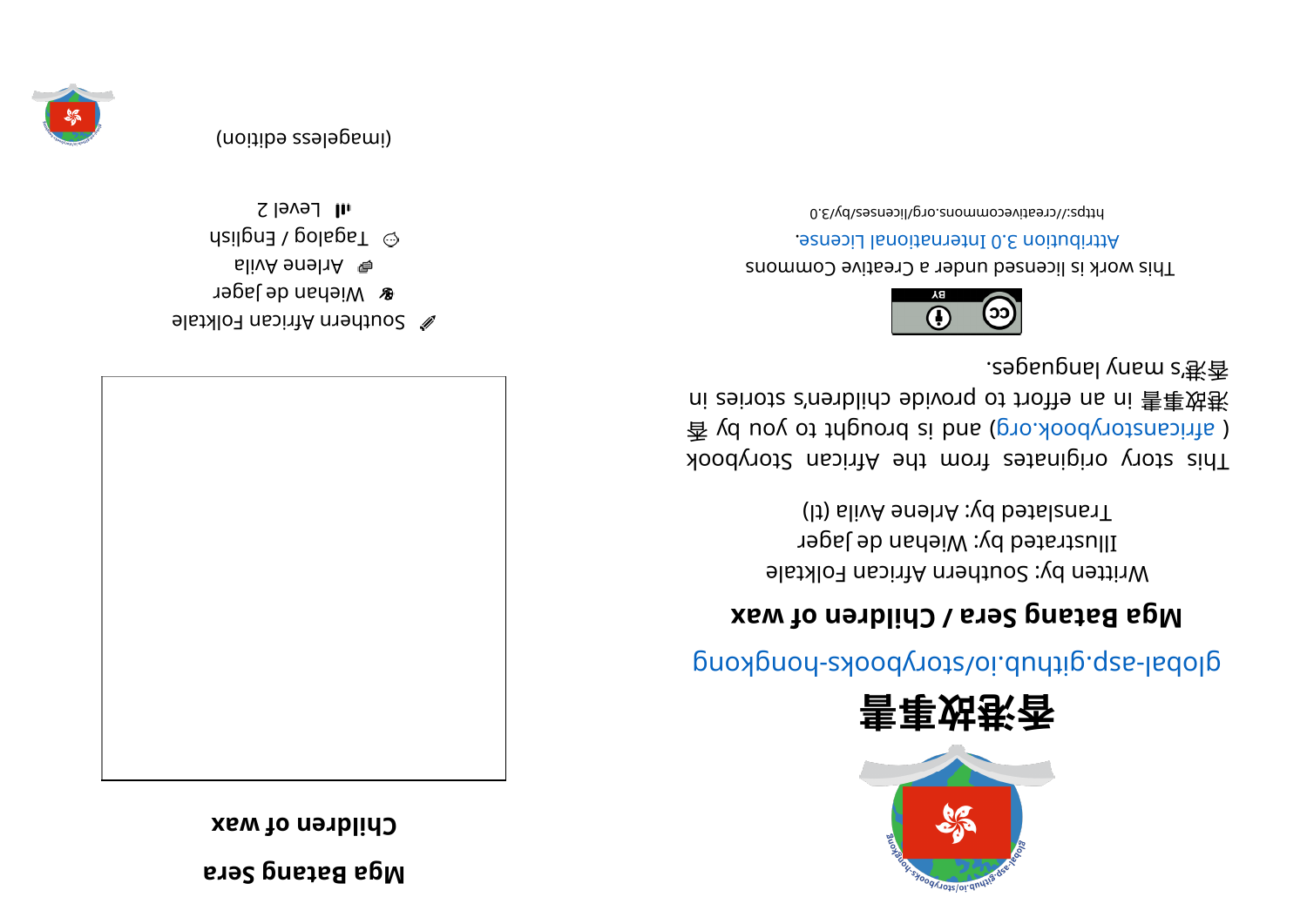

Noong unang panahon, may isang masayang mag-anak.

• • •

Once upon a time, there lived a happy family.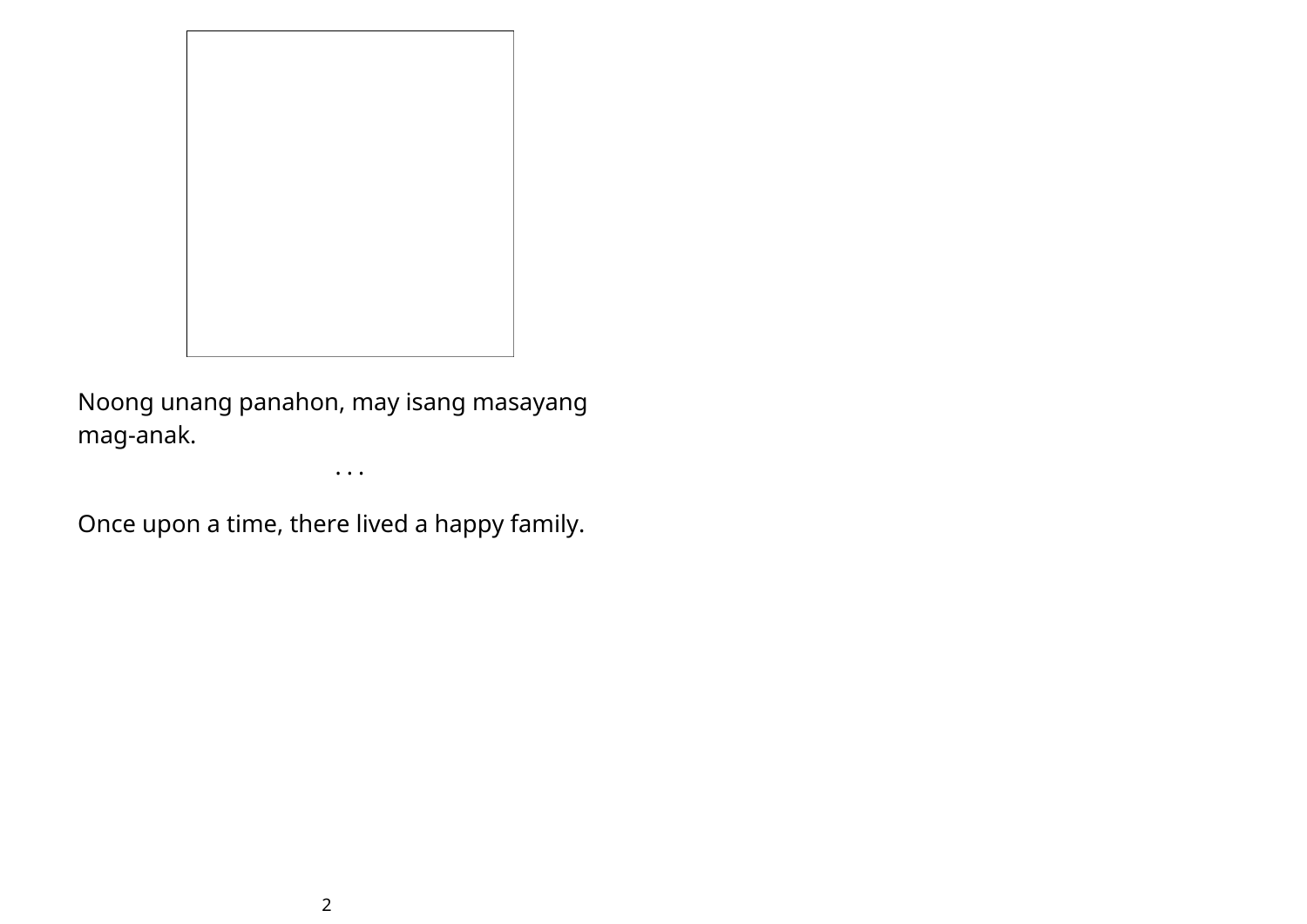

bahay. **EQUABER 18 FOR 18 SONG 18 FOR 18 SONG** - Bujeno Bueliuey pns slin naporitini . Vewse-pen nemnslist Bliz ibnid to Asne spm pns ixlals ignored

their parents at home and in the fields. They never fought with each other. They helped

 $\cdots$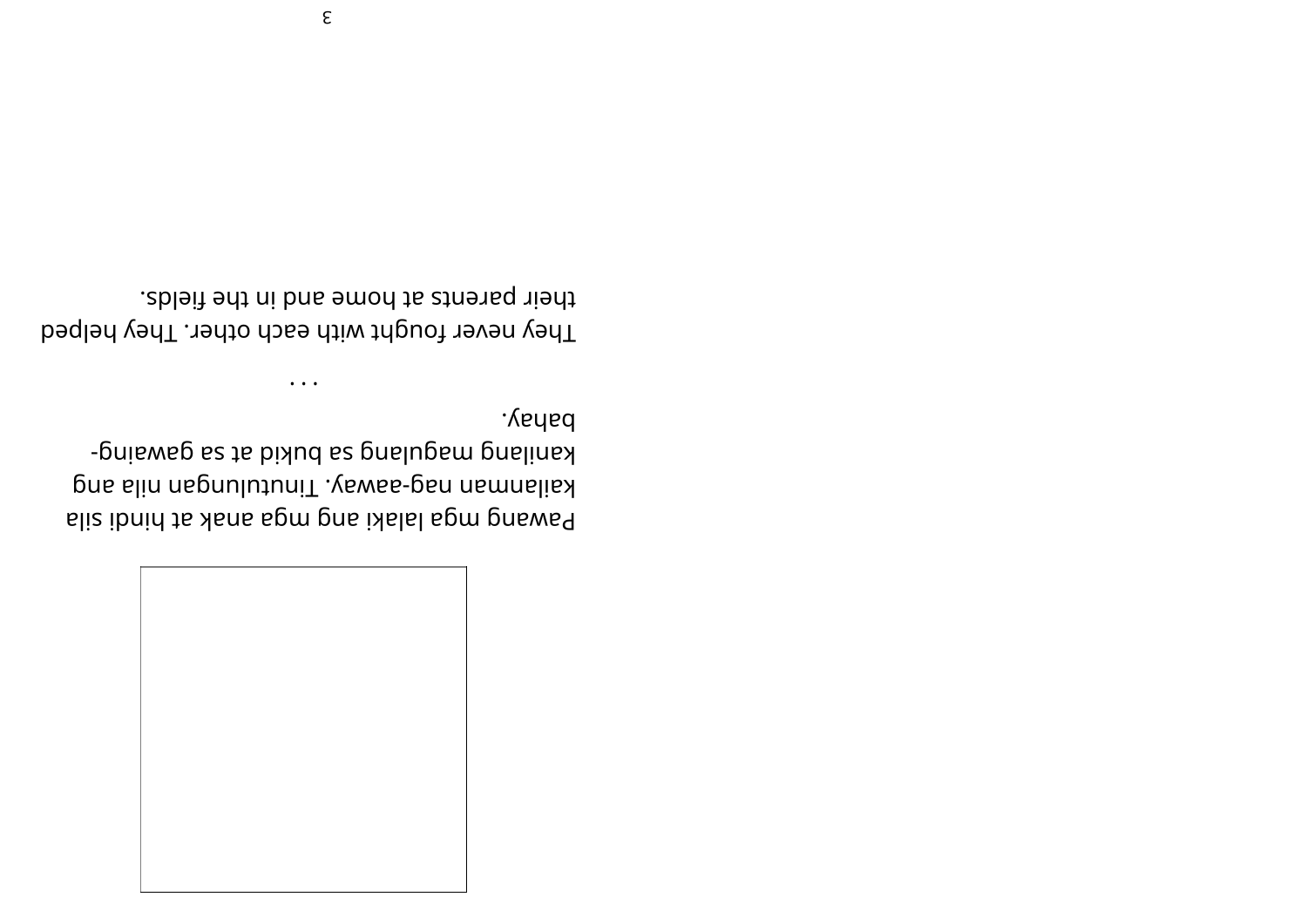

Malaya nilang nagagawa ang anuman, maliban sa isang bagay. Hindi sila maaaring lumapit sa apoy.

• • •

But they were not allowed to go near a fire.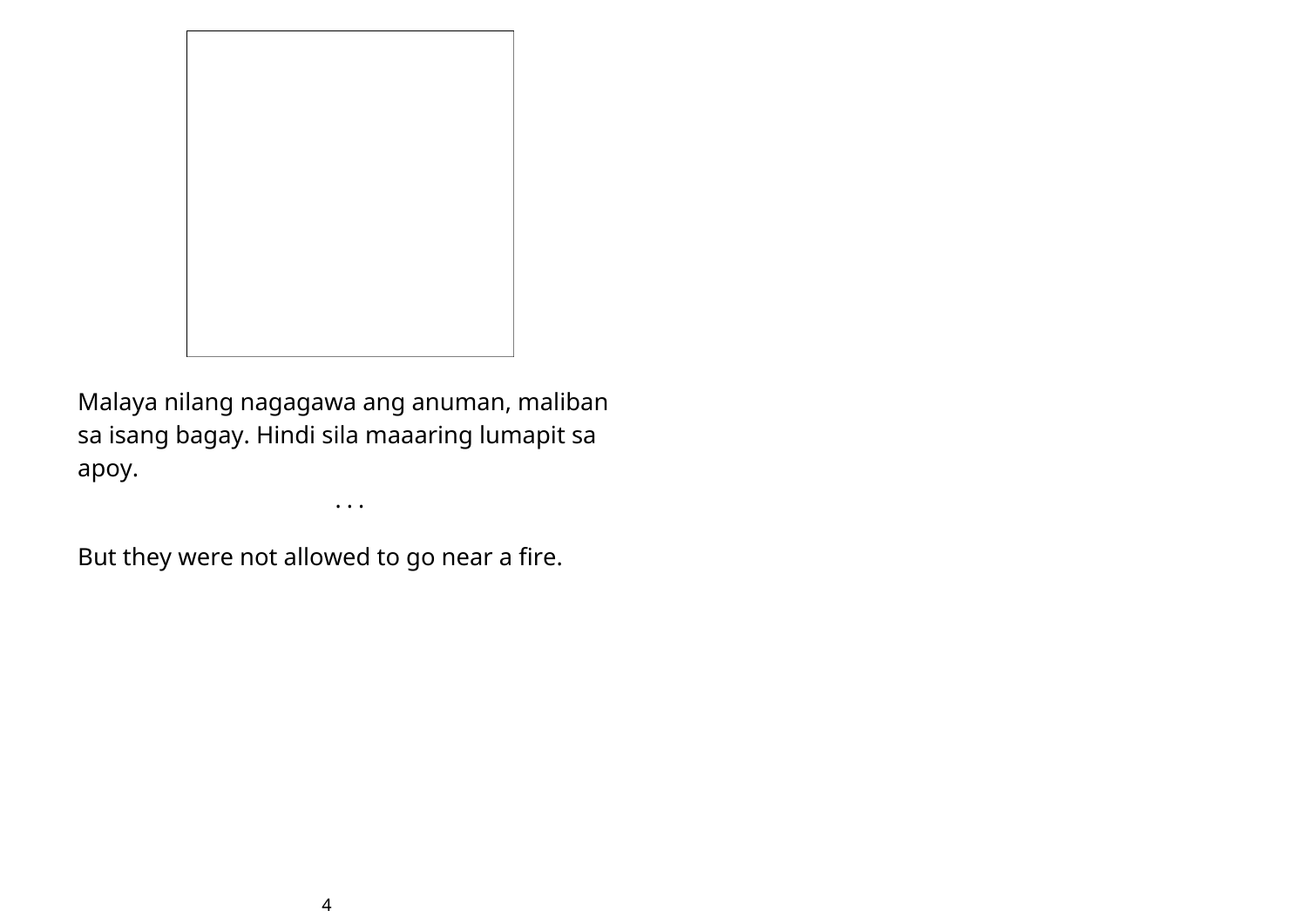$ZL$ 

the morning light.

And as the sun rose' pay that is puy

taglay.

En tiwe vem en , wete prippens lie opnut At sabay ou is that the pool in the ped in the pool.

 $\bullet$   $\bullet$   $\bullet$ 



 $\bullet\quad\bullet\quad\bullet$ nga zeraj ys sliz linab on adstraban sliz pnsmslidsp s2

They had to do all their work during the night.

Because they were made of wax!

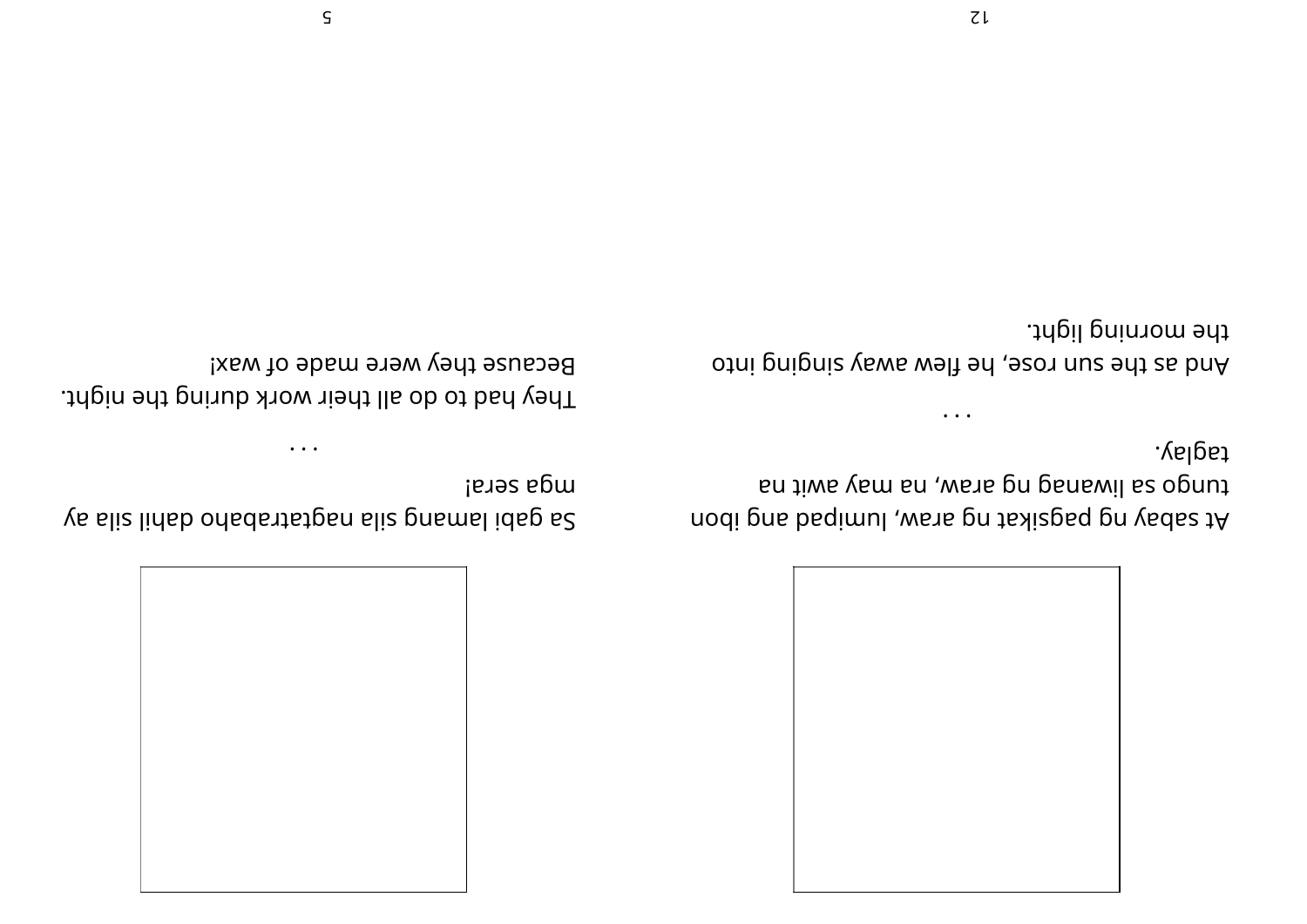



Ngunit pinangarap ng isa na makita ang araw.

• • •

But one of the boys longed to go out in the sunlight.

Dinala nila ang ibon sa tuktok ng bundok. • • •

They took their bird brother up to a high mountain.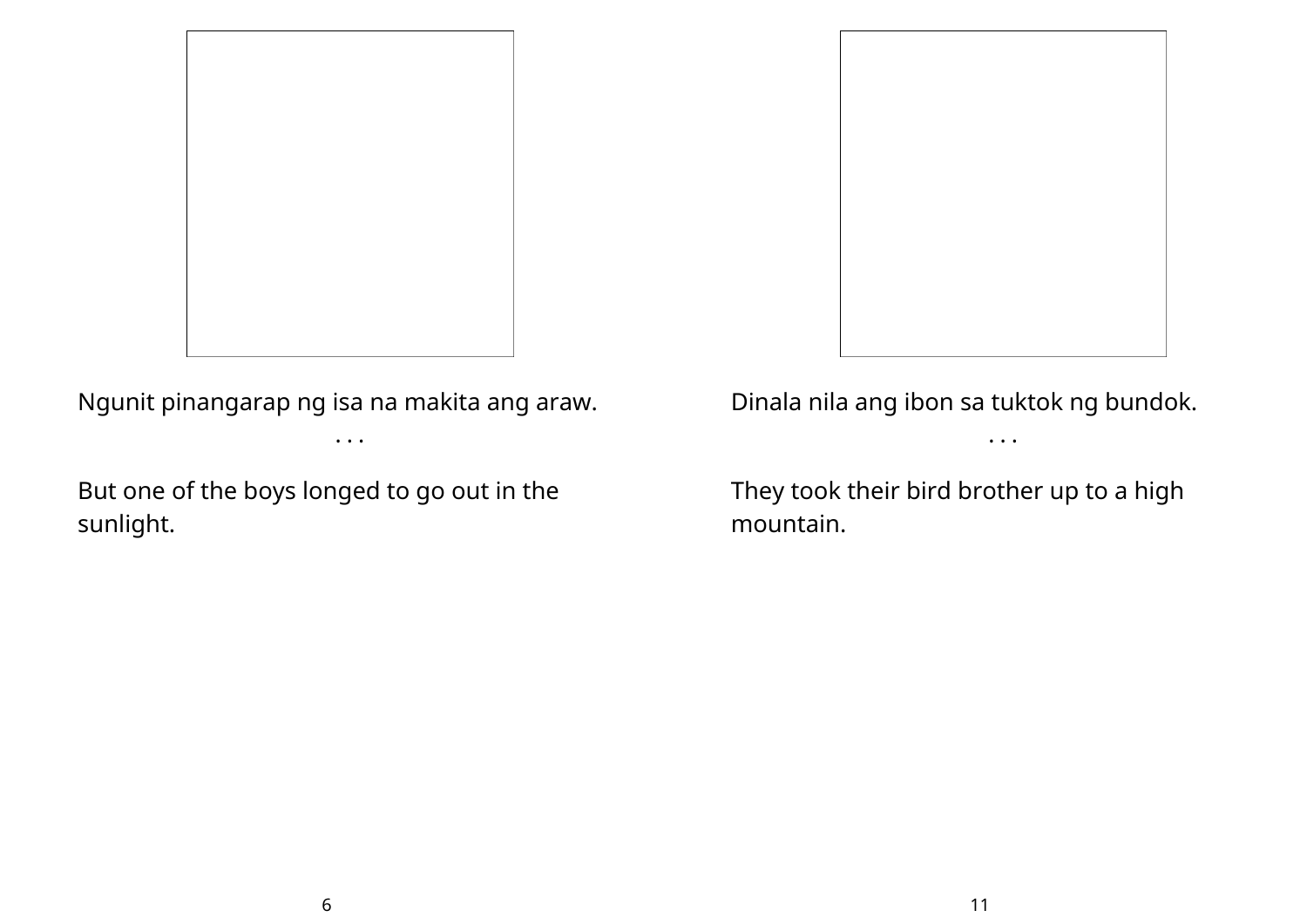

melted wax into a bird. But they made a plan. They shaped the lump of  $\ddot{\phantom{a}}$ 

itong ibon.

Ewanip to bitaqay pn idal pnsha pns podunin pnslin smss smss. . qs as pnsq bnsvnss bns kaye druging pedagonal pedagonal pedagonal pedagonal pedagonal pedagonal pedagonal pedagonal pedagonal pedago



brothers warned him... One day the longing was too strong. His

mga kapatid...

pnsyns bu evis nelipiniq .mszee-ped pnibnitem Due ueueqeleu evin ibnin ,epemu puezl

 $\ddotsc$